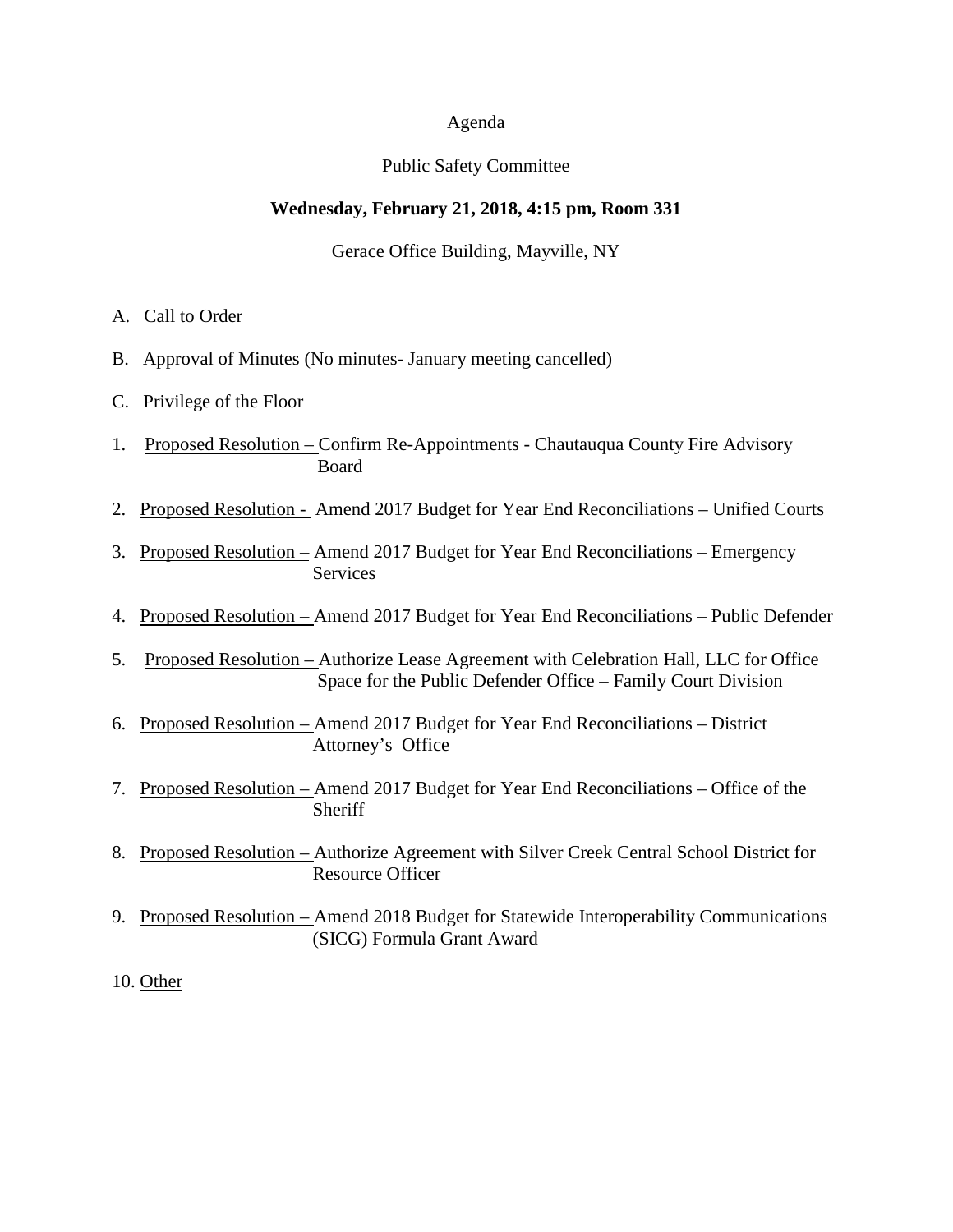**TITLE:** Confirm Re-Appointments-Chautauqua County Fire Advisory Board

**BY:** Public Safety Committee:

**AT THE REQUEST OF:** County Executive George M. Borrello:

WHEREAS, County Executive, George M. Borrello, has submitted the following reappointments to the Chautauqua County Legislature for action; now therefore be it

RESOLVED, That the Chautauqua County Legislature hereby confirms the following reappointments to the Chautauqua County Fire Advisory Board.

3<sup>rd</sup> Battalion

Ronald V. Johnson 1265 Norby Road Jamestown, NY 14701 Term Expires: 1/31/19

**Jackson Knowlton** Sam Salemme 2141 Shadyside Road 219 Dearing Avenue Lakewood, NY 14750 Jamestown, NY 14701 Term Expires: 1/31/19 Term Expires: 1/31/19

Randall Shampoe Jr. Chet Harvey 690 Clymer-Sherman Road 200 Spring Street Term Expires: 1/31/19 Term Expires: 1/31/19

4<sup>th</sup> Battalion

Lance Hedlund Lloyd K. Johnson Jr. 14 Dunn Avenue 752 N. Park Street Jamestown, NY 14701 Ellington, NY 14732 Term Expires: 1/31/19 Term Expires: 1/31/19

Jeff Molnar Peter Samuelson<br>
30 Main Street<br>
2696 Manle Grov Term Expires: 1/31/19 Term Expires: 1/31/19

Barry Swanson 4870 Bayview Road Bemus Point, NY 14712 Term Expires: 1/31/19

Jamestown, NY 14701

4696 Maple Grove Road Bemus Point, NY 14712 Bemus Point, NY 14712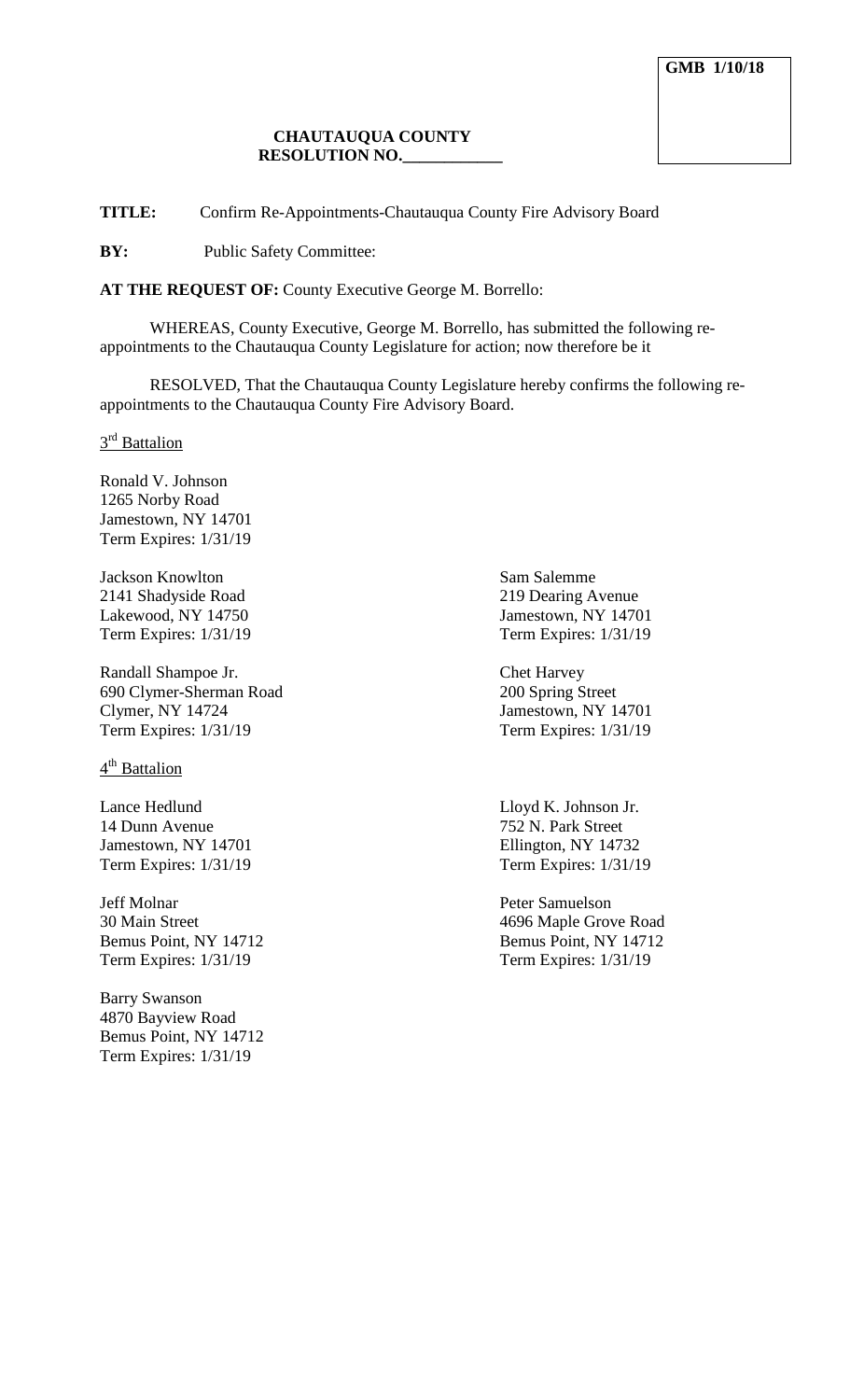**TITLE:** Amend 2017 Budget for Year End Reconciliations – Unified Courts

**BY:** Public Safety and Audit & Control Committees:

**AT THE REQUEST OF:** County Executive George Borrello:

WHEREAS, some Unified Court expenses have exceeded initial budgetary estimates, as well as some appropriations have a surplus; now therefore be it

RESOLVED, That the Director of Finance is hereby authorized and directed to make the following changes to the 2017 budget:

## INCREASE APPROPRIATION ACCOUNTS:

| A.1162.1120.4 | Contractual - Unified Court Costs-Assigned Counsel                | \$128,543 |
|---------------|-------------------------------------------------------------------|-----------|
| A.1162.1180.4 | Contractual - Unified Court Costs-Justices & Constables           | \$70      |
| A.1162.9999.4 | Contractual - Unified Court Costs-Miscellaneous                   | \$857     |
|               | - Total                                                           | \$129,470 |
|               | DECREASE APPROPRIATION ACCOUNTS:                                  |           |
| A.1162.1125.4 | Contractual - Unified Court Costs-Indigent Services-Child Custody | \$6,404   |
| A.1162.1135.4 | Contractual - Unified Court Costs-Supreme Court                   | \$617     |
| A.1162.1140.4 | Contractual - Unified Court Costs-Family Court                    | \$1,180   |
| A.1162.1145.4 | Contractual - Unified Court Costs-Surrogate Court                 | \$244     |
| $A.2490---4$  | Contractual - Community College Tuition                           | \$121,025 |
|               | - Total                                                           | \$129,470 |

**\_\_\_\_\_\_\_\_\_\_\_\_\_APPROVED \_\_\_\_\_\_\_\_\_\_\_\_\_VETOES (VETO MESSAGE ATTACHED)**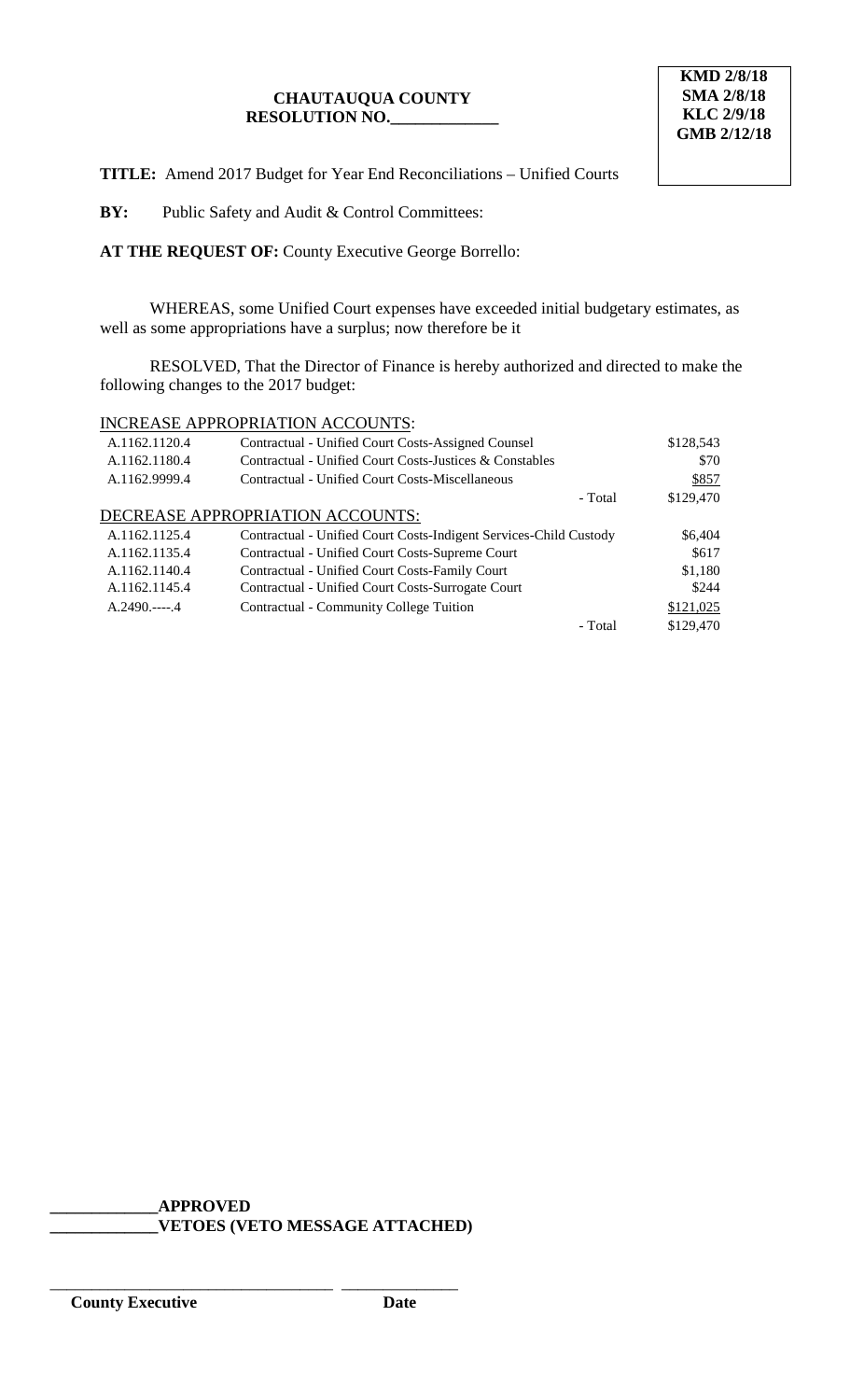**TITLE:** Amend 2017 Budget for Year End Reconciliation – Emergency Services



**BY:** Public Safety and Audit & Control Committees:

**AT THE REQUEST OF:** County Executive George M. Borrello:

WHEREAS, some Emergency Services department expenses have exceeded initial budgetary estimates, as well as some appropriations have a surplus; and

RESOLVED, That the Director of Finance is hereby authorized and directed to make the following changes to the 2017 budget:

# INCREASE APPROPRIATION ACCOUNTS:

| $A.3010$ 8       | <b>Employee Benefits-Emergency Services</b>  | \$9,509  |
|------------------|----------------------------------------------|----------|
| $A.3625$ .----.1 | Personal Services-Technical Rescue Team      | 66.      |
| $A.3640$ 8       | <b>Employee Benefits-Hazardous Materials</b> | 20       |
| $A.3989$ 1       | Personal Services-Emergency Medical Service  | 933      |
|                  | Total                                        | \$10,528 |

## DECREASE APPROPRIATION ACCOUNTS:

| $A.3010$ 4       | <b>Contractual-Emergency Services</b>    |               | \$9,509  |
|------------------|------------------------------------------|---------------|----------|
| $A.3625$ .----.4 | <b>Contractual-Technical Rescue Team</b> |               | 66.      |
| $A.3640$ .----.4 | Contractual-Hazardous Materials          | $\mathcal{S}$ | 20       |
| $A.3989$ .----.4 | Contractual-Emergency Medical Service    | SC 1989       | 933      |
|                  | Total                                    |               | \$10,528 |

**\_\_\_\_\_\_\_\_\_\_\_\_\_APPROVED**

\_\_\_\_\_\_\_\_\_\_\_\_\_\_\_\_\_\_\_\_\_\_\_\_\_\_\_\_\_\_\_\_\_\_ \_\_\_\_\_\_\_\_\_\_\_\_\_\_

**\_\_\_\_\_\_\_\_\_\_\_\_\_VETOES (VETO MESSAGE ATTACHED)**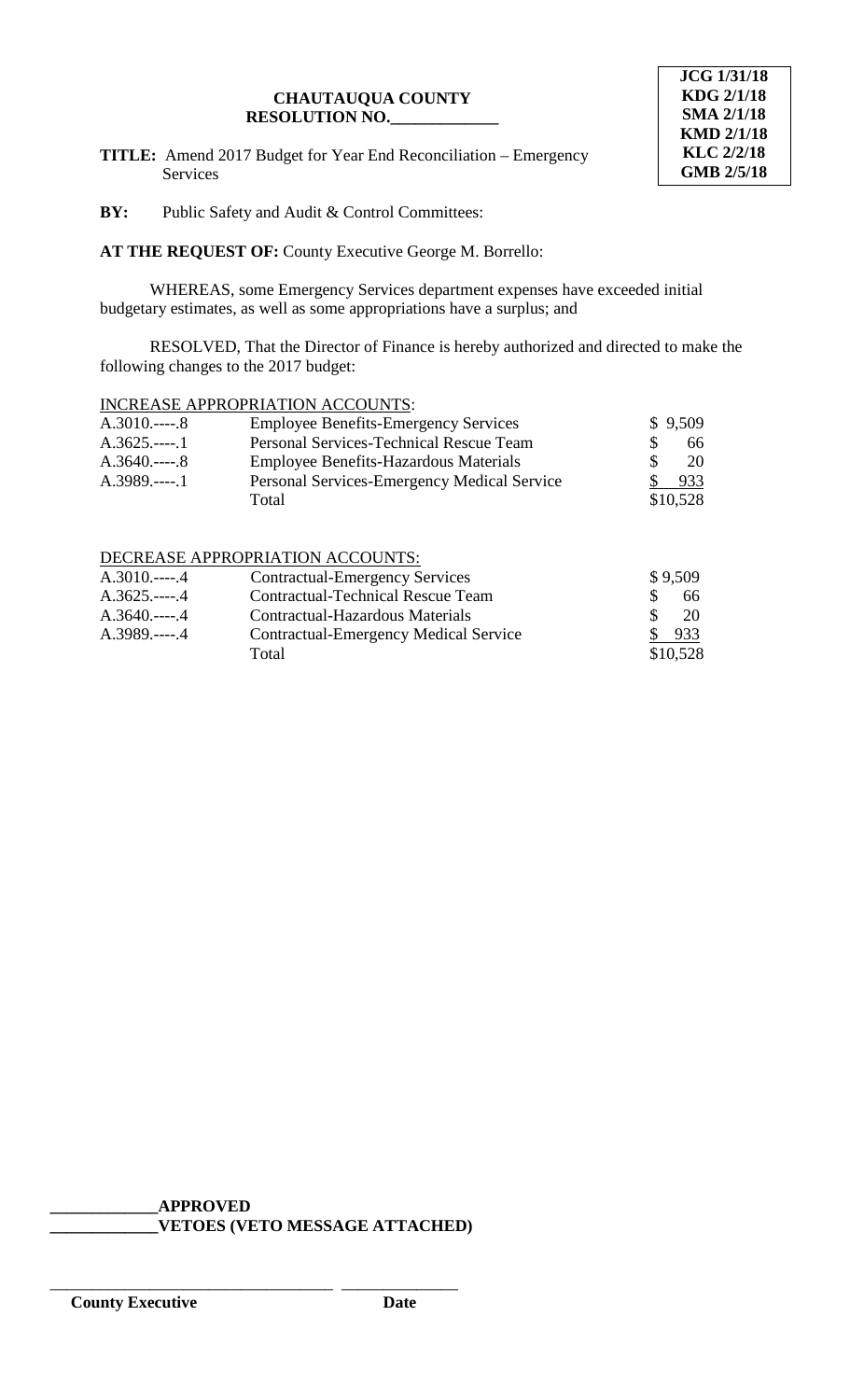

**TITLE:** Amend 2017 Budget for Year End Reconciliations – Public Defender

**BY:** Public Safety and Audit & Control Committees:

**AT THE REQUEST OF:** County Executive George M. Borrello:

WHEREAS, some Public Defender department expenses have exceeded initial budgetary estimates, as well as some appropriations have a surplus; now therefore be it

RESOLVED, That the Director of Finance is hereby authorized and directed to make the following changes to the 2017 Budget:

## INCREASE APPROPRIATION ACCOUNTS:

| $A.1170$ 4    | Contractual – Public Defender                       | \$9344   |
|---------------|-----------------------------------------------------|----------|
| A.1170.1172.1 | Personal Services – Public Defender, Aid to Defense | \$2601   |
| A.1170.1172.8 | Employee Benefits – Public Defender, Aid to Defense | 22       |
|               | Total                                               | \$11,967 |
|               | DECREASE APPROPRIATION ACCOUNT:                     |          |
| $A.1170$ 8    | Employee Benefits - Public Defender                 | \$11,967 |
|               | Total                                               | \$11,967 |

**\_\_\_\_\_\_\_\_\_\_\_\_\_APPROVED \_\_\_\_\_\_\_\_\_\_\_\_\_VETOES (VETO MESSAGE ATTACHED)**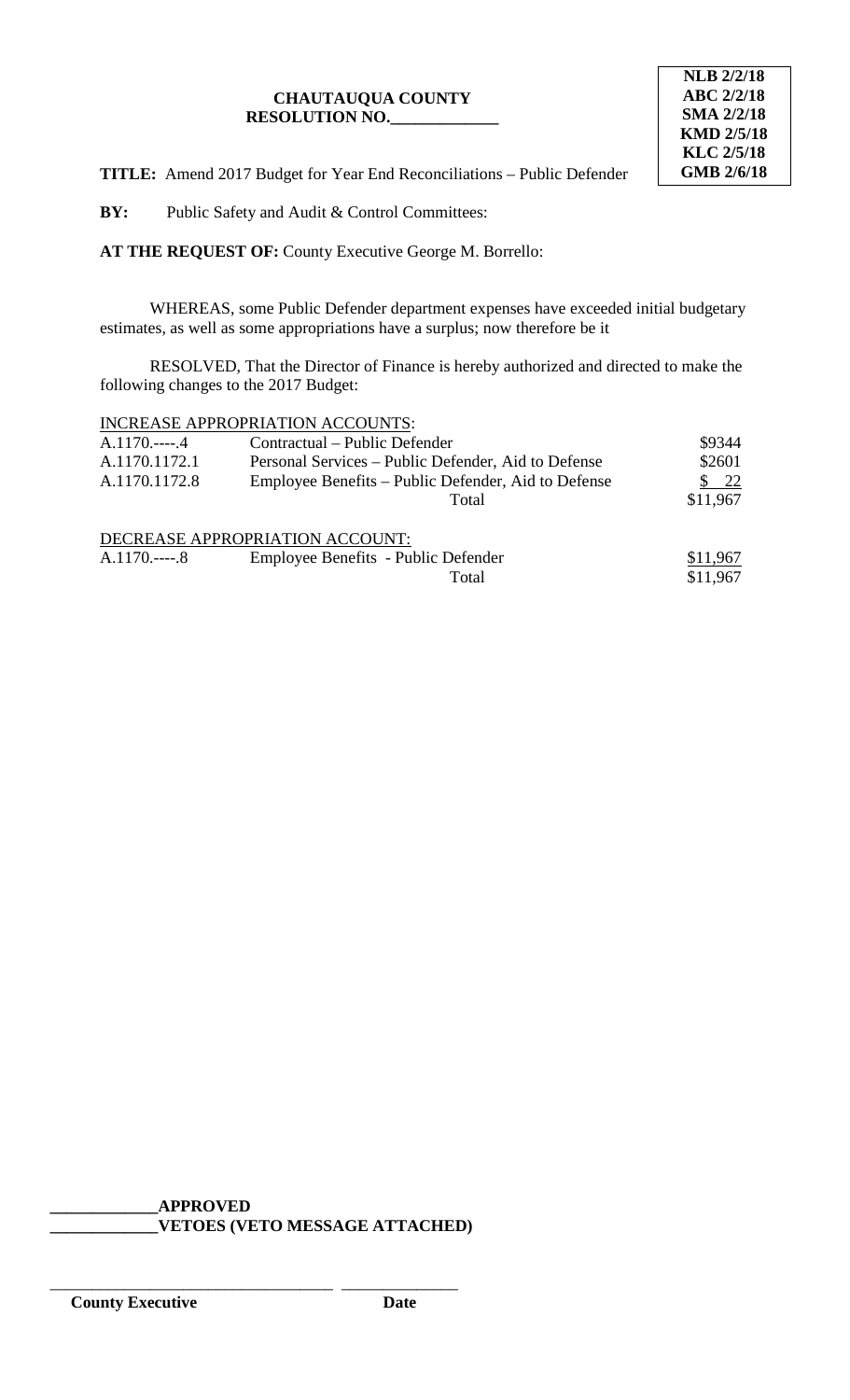**TITLE:** Authorize Lease Agreement with Celebration Hall, LLC for Office Space for the Public Defender Office - Family Court Division

**BY:** Public Facilities, Public Safety and Audit & Control Committees:

**AT THE REQUEST OF:** County Executive George M. Borrello:

WHEREAS, the County of Chautauqua desires to lease from Celebration Hall, LLC approximately 1,568 square feet of office space on the first floor of the Chautauqua Municipal Building, 2 Academy Street, Mayville, County of Chautauqua, State of New York for use by the Chautauqua County Public Defender's Office - Family Court Division; and

WHEREAS, negotiations have been undertaken to obtain a lease agreement mutually beneficial to the County of Chautauqua and Celebration Hall, LLC; therefore, be it

RESOLVED, That the County Executive is hereby authorized and empowered to execute a lease agreement with Celebration Hall, LLC upon the following terms and conditions:

- 1) Premises. Approximately 1,568 square feet of office space on the first floor of the Chautauqua Municipal Building.
- 2) Term. March 1, 2018 through February 28, 2023.
- 3) Rent. \$1,100.00 per month for approximately 1,568 square feet.
- 4) Utilities. Landlord shall be responsible for all utilities, including heat and electric. County is responsible for the cost of the phone and computer lines, including installation fees.
- 5) Other. As negotiated by the County Executive; and be it further

RESOLVED, That the County may renew this lease for up to one (1) additional term of five (5) years, subject to the same terms and conditions.

**\_\_\_\_\_\_\_\_\_\_\_\_\_APPROVED \_\_\_\_\_\_\_\_\_\_\_\_\_VETOES (VETO MESSAGE ATTACHED)**

\_\_\_\_\_\_\_\_\_\_\_\_\_\_\_\_\_\_\_\_\_\_\_\_\_\_\_\_\_\_\_\_\_\_ \_\_\_\_\_\_\_\_\_\_\_\_\_\_

NLB 2/6/18 ABC 2/6/18 SMA 2/6/18 KMD 2/7/18 KLC 2/8/17 GMB 2/14/18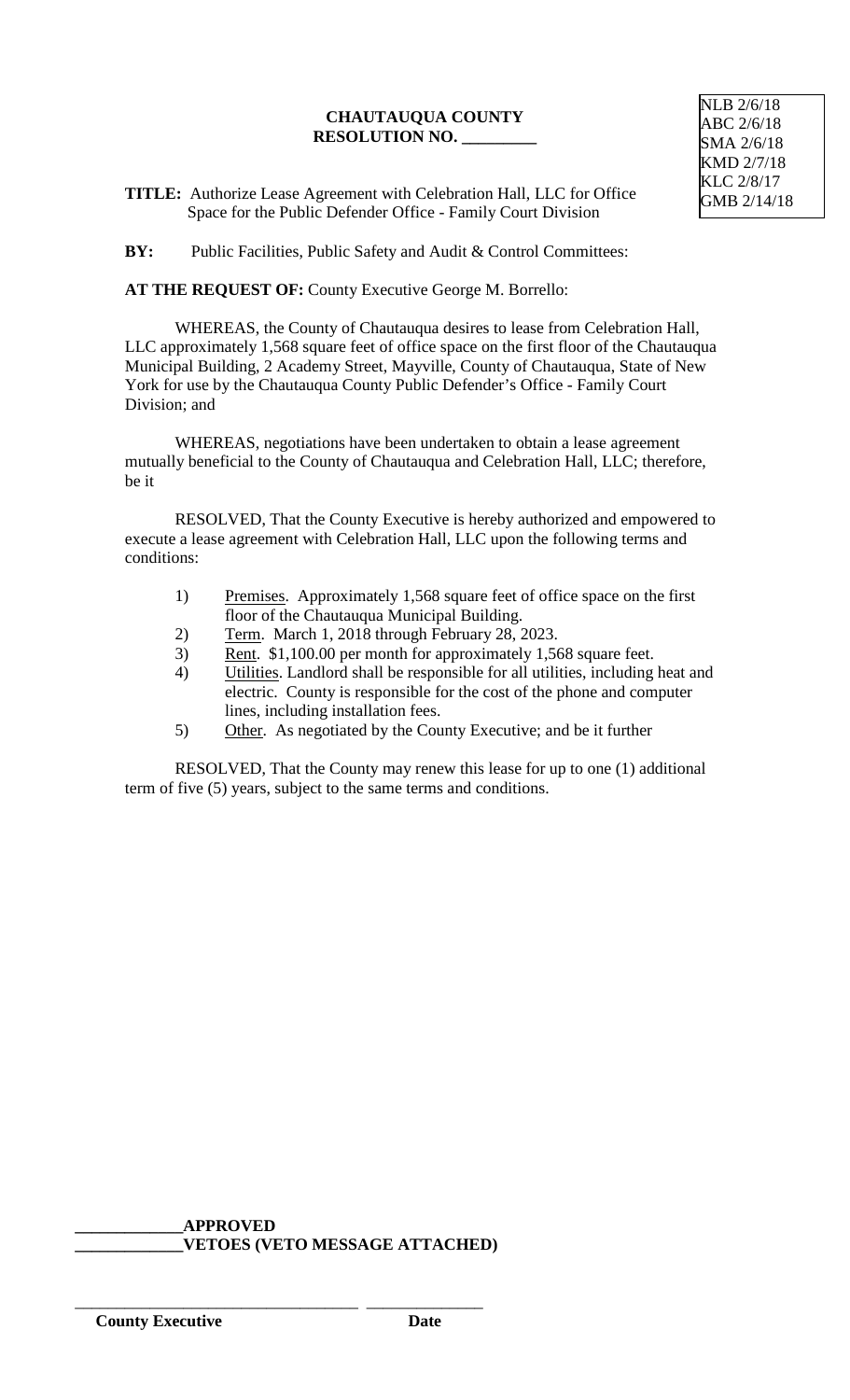

**TITLE:** Amend 2017 Budget for Year End Reconciliations – District Attorney's Office

**BY:** Public Safety and Audit & Control Committees:

**AT THE REQUEST OF:** County Executive George M. Borrello:

WHEREAS, the District Attorney's Office expenses have exceeded initial budgetary estimates, as well as some appropriations have a surplus; now therefore be it

RESOLVED, That the Director of Finance is hereby authorized and directed to make the following changes to the 2017 budget:

| INCREASE APPROPRIATION ACCOUNTS:                 |       |          |
|--------------------------------------------------|-------|----------|
| A.1165.---.1 Personal Services-DISTRICT ATTORNEY |       | \$7,202  |
| A.1165.---.4 Contractual-DISTRICT ATTORNEY       |       | \$9,274  |
|                                                  | Total | \$16,476 |
|                                                  |       |          |
| DECREASE APPROPRIATION ACCOUNT:                  |       |          |
| A.1165.---.8 Employee Benefits-DISTRICT ATTORNEY |       | \$16,476 |

**\_\_\_\_\_\_\_\_\_\_\_\_\_APPROVED \_\_\_\_\_\_\_\_\_\_\_\_\_VETOES (VETO MESSAGE ATTACHED)**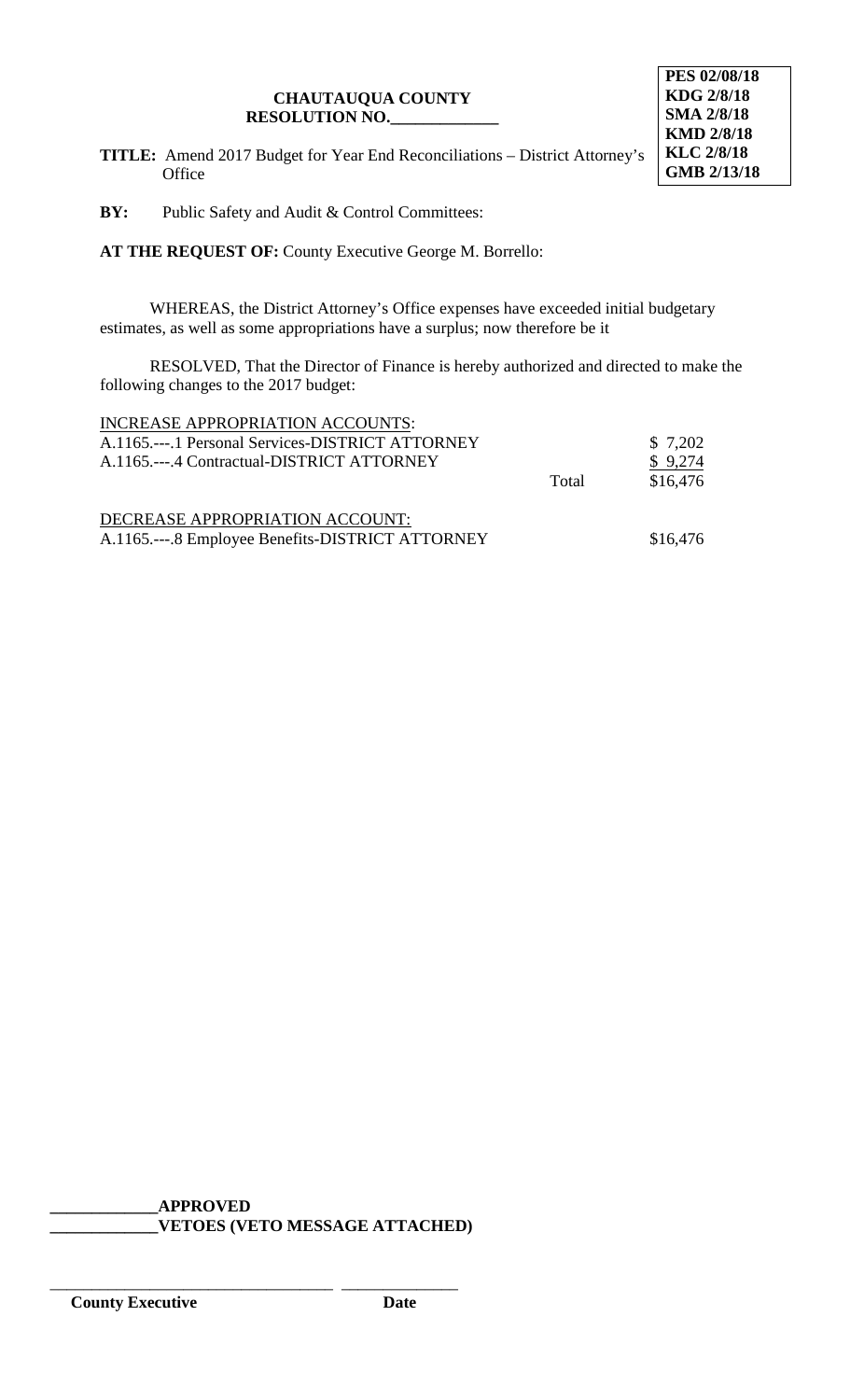**TITLE:** Amend 2017 Budget for Year End Reconciliations—Office of the Sheriff



**BY:** Public Safety and Audit & Control Committees:

**AT THE REQUEST OF:** County Executive George M. Borrello:

WHEREAS, some Office of the Sheriff expenses have exceeded initial budgetary estimates, as well as some appropriations have a surplus; and

WHEREAS, the Office of the Sheriff has received revenues in excess of budget; therefore be it

RESOLVED, That the Director of Finance is hereby authorized and directed to make the following changes to the 2017 budget:

### INCREASE APPROPRIATION ACCOUNTS:

| A.3020.DISP.1  | Personal Services - Publ Safety Communication-Consolidated Dispatch            |         | \$21,369    |
|----------------|--------------------------------------------------------------------------------|---------|-------------|
| A.3020.PSCN.4  | <b>Contractual - Publ Safety Communication-Pub Sfty Communications Network</b> |         | \$31        |
| $A.3110.---.4$ | Contractual - Sheriff                                                          |         | \$29,086    |
| $A.3110.---8$  | Employee Benefits - Sheriff                                                    |         | \$738,113   |
| A.3110.3114.4  | Contractual - Sheriff - Pistol Permit                                          |         | \$22,864    |
| $A.3150---1$   | Personal Services - Jail                                                       |         | \$296,909   |
| $A.3150---4$   | Contractual - Jail                                                             |         | \$97,376    |
| $A.3150---8$   | Employee Benefits - Jail                                                       |         | \$85,908    |
| A.3189.3111.8  | Employee Benefits - Other Law Enforcement-Navigation                           |         | \$19,821    |
| A.3189.MEDI.1  | Personal Services - Other Law Enforcement-Medi-Vac                             |         | \$18,376    |
| $A.3315.---1$  | Personal Services - STOP DWI                                                   |         | \$25,181    |
|                |                                                                                | - Total | \$1,355,033 |

## DECREASE APPROPRIATION ACCOUNTS:

| A.3020.DISP.4 | Contractual - Publ Safety Communication-Consolidated Dispatch                 | \$420       |
|---------------|-------------------------------------------------------------------------------|-------------|
| A.3020.DISP.8 | Employee Benefits - Publ Safety Communication-Consolidated Dispatch           | \$23,494    |
| A.3020.PSCN.1 | Personal Services - Publ Safety Communication-Pub Sfty Communications Network | \$3,952     |
| A.3020.PSCN.8 | Employee Benefits - Publ Safety Communication-Pub Sfty Communications Network | \$1,091     |
| A.3020.TECH.1 | Personal Services - Publ Safety Communication-Technical Services              | \$40,285    |
| A.3020.TECH.4 | <b>Contractual - Publ Safety Communication-Technical Services</b>             | \$3,195     |
| A.3020.TECH.8 | <b>Employee Benefits - Publ Safety Communication-Technical Services</b>       | \$5,813     |
| $A.3110.---1$ | Personal Services - Sheriff                                                   | \$110,507   |
| $A.3110.---2$ | Equipment - Sheriff                                                           | \$34,558    |
| A.3110.3114.1 | Personal Services - Sheriff - Pistol Permit                                   | \$3,783     |
| A.3110.3114.8 | Employee Benefits - Sheriff - Pistol Permit                                   | \$1,924     |
| A.3189.3111.1 | Personal Services - Other Law Enforcement-Navigation                          | \$5,468     |
| A.3189.3111.4 | Contractual - Other Law Enforcement-Navigation                                | \$10,026    |
| A.3189.3112.1 | Personal Services - Other Law Enforcement-Snowmobile                          | \$626       |
| A.3189.3112.4 | Contractual - Other Law Enforcement-Snowmobile                                | \$4,009     |
| A.3189.3112.8 | Employee Benefits - Other Law Enforcement-Snowmobile                          | \$9,316     |
| A.3189.MEDI.4 | Contractual - Other Law Enforcement-Medi-Vac                                  | \$9,161     |
| A.3189.MEDI.8 | Employee Benefits - Other Law Enforcement-Medi-Vac                            | \$5,464     |
| $A.3315.---4$ | Contractual - STOP DWI                                                        | \$39,240    |
| $A.3315.---8$ | Employee Benefits - STOP DWI                                                  | \$11,364    |
| $A.6129.---4$ | Contractual - State Training School                                           | \$878,913   |
|               | - Total                                                                       | \$1,202,609 |

#### **\_\_\_\_\_\_\_\_\_\_\_\_\_APPROVED \_\_\_\_\_\_\_\_\_\_\_\_\_VETOES (VETO MESSAGE ATTACHED)**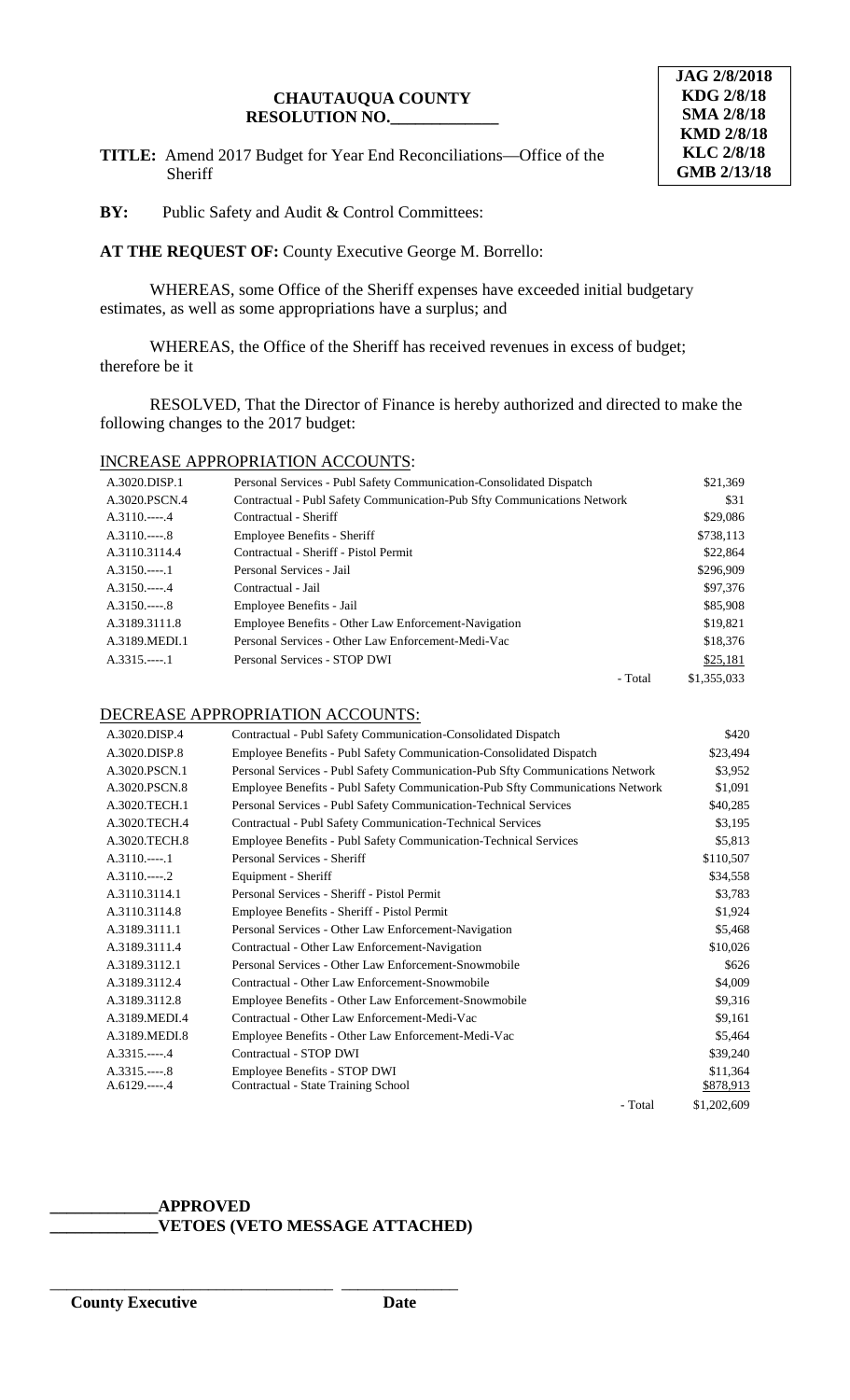## INCREASE REVENUE ACCOUNTS:

| A.3020.TECH.R156.0000 | Departmental Income-Radio Repair Fees          |         | \$2,798   |
|-----------------------|------------------------------------------------|---------|-----------|
| A.3110R158.9003       | Departmental Income-Other Public Safe Income   |         | \$4,464   |
| A.3110R240.1000       | Use of Money & Property-Interest & Earnings    |         | \$49      |
| A.3110R261.0001       | Fines & Forfeitures-Handicapped Parking Surch  |         | \$477     |
| A.3110R261.6000       | Fines & Forfeitures-Restricted-Forfeiture      |         | \$18,948  |
| A.3110R266.5000       | Sale of Property/Compensa-Sale of Equipment    |         | \$18,475  |
| A.3110R268.0000       | Sale of Property/Compensa-Insurance Recoveries |         | \$38,183  |
| A.3110R270.1000       | Miscellaneous-Refunds: Prior Yr Exp            |         | \$3,549   |
| A.3110R270.5000       | Miscellaneous-Gifts & Donations                |         | \$3,070   |
| A.3110R333.0000       | New York State Aid-Court Officers              |         | \$3,978   |
| A.3110R338.9GIV       | New York State Aid-Oth Publ Safty: Give Grant  |         | \$3,822   |
| A.3110.3114.R254.5000 | Licenses & Permits-Licenses                    |         | \$2,932   |
| A.3150R159.2000       | Departmental Income-Employee Meals             |         | \$206     |
| A.3150R159.2001       | Departmental Income-Commissary Reimb           |         | \$3,407   |
| A.3150R265.5000       | Sale of Property/Compensa-Minor Sales          |         | \$135     |
| A.3150R270.1000       | Miscellaneous-Refunds: Prior Yr Exp            |         | \$27,099  |
| A.3189.3111.R331.5000 | New York State Aid-Navigation Law Enforcement  |         | \$20,832  |
|                       |                                                | - Total | \$152,424 |

**\_\_\_\_\_\_\_\_\_\_\_\_\_APPROVED \_\_\_\_\_\_\_\_\_\_\_\_\_VETOES (VETO MESSAGE ATTACHED)**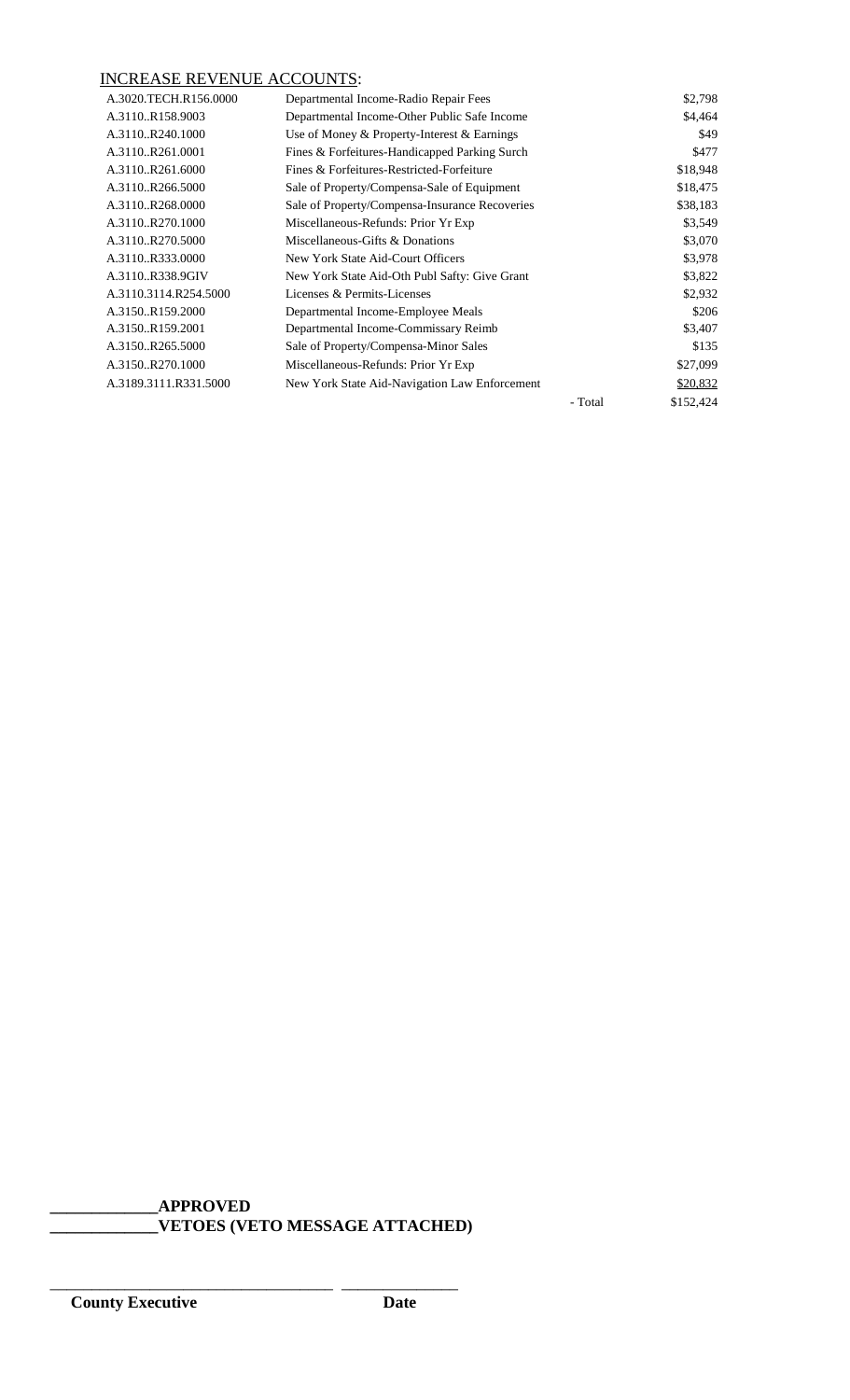**TITLE:** Authorize Agreement with Silver Creek Central School District for School Resource Officer

CJH 2/6/2018 KDG 2/6/18 SMA 2/6/18 KMD 2/6/18 KLC 2/7/18 GMB 2/8/18

**BY:** Public Safety and Audit & Control Committees:

**AT THE REQUEST OF:** County Executive George M. Borrello:

WHEREAS, the Silver Creek Central School District has requested the Chautauqua County Office of the Sheriff provide a School Resource Officer for the 2018 calendar year; and

WHEREAS, the Chautauqua County Office of the Sheriff has negotiated a tentative agreement with Silver Creek School District to provide a certified School Resource Officer for the 2018 calendar year at an annual cost of \$75,807.13; and

WHEREAS, the County will not be required to incur any additional expenditures to fund this position; now therefore be it

RESOLVED, That the County Executive is hereby authorized and empowered to execute an agreement with Silver Creek Central School District for the purpose of providing a School Resource Officer for the 2018 calendar year as set forth above with revenues to be credited to account A.3110.R226.0000.

### **\_\_\_\_\_\_\_\_\_\_\_\_\_APPROVED \_\_\_\_\_\_\_\_\_\_\_\_\_VETOES (VETO MESSAGE ATTACHED)**

**\_\_\_\_\_\_\_\_\_\_\_\_\_\_\_\_\_\_\_\_\_\_\_\_\_\_\_\_\_\_\_\_\_\_\_\_ \_\_\_\_\_\_\_\_\_\_\_\_\_**

**County Executive Date**